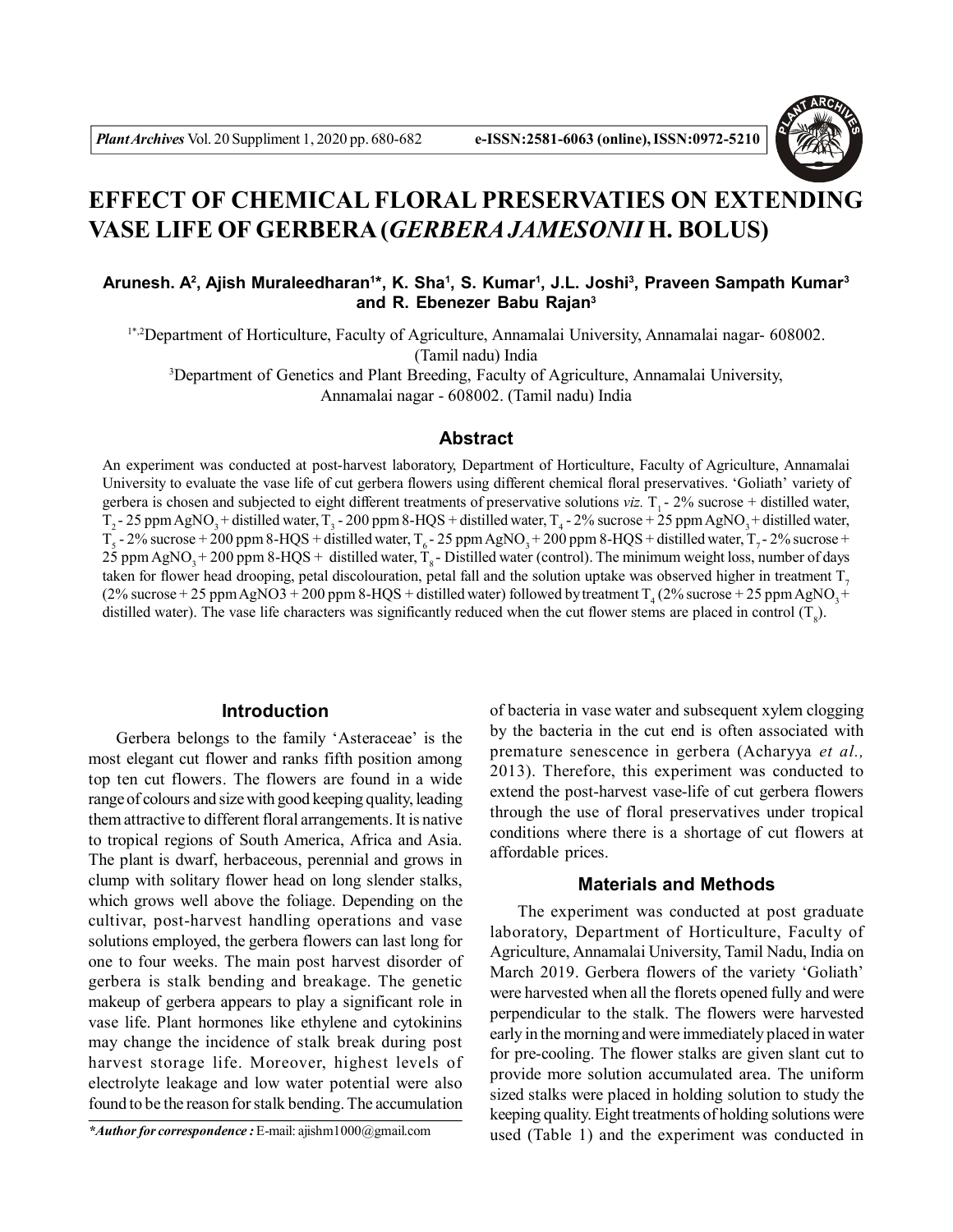| <b>Treatments</b> | <b>Particulars</b>                                 |  |  |  |  |
|-------------------|----------------------------------------------------|--|--|--|--|
|                   | $2\%$ sucrose + distilled water                    |  |  |  |  |
| T                 | 25 ppm AgNO <sub>3</sub> + distilled water         |  |  |  |  |
| T,                | 200 ppm 8-HQS + distilled water                    |  |  |  |  |
| $T_{\rm A}$       | $2\%$ sucrose + 25 ppm                             |  |  |  |  |
|                   | $AgNO3 + distilled water$                          |  |  |  |  |
| $T_{\rm s}$       | $2\%$ sucrose + 200 ppm                            |  |  |  |  |
|                   | 8-HQS + distilled water                            |  |  |  |  |
| $T_{6}$           | 25 ppm AgNO <sub>3</sub> + 200 ppm                 |  |  |  |  |
|                   | 8-HQS + distilled water                            |  |  |  |  |
| $T_{\tau}$        | $2\%$ sucrose + 25 ppm AgNO <sub>3</sub> + 200 ppm |  |  |  |  |
|                   | 8-HQS + distilled water                            |  |  |  |  |
| $T_{\rm 8}$       | Control (distilled water)                          |  |  |  |  |

**Table 1:** Treatment details of the holding solutions.

completely randomized design with three replications. The post-harvest parameters observed were initial and final weight of cut flowers, days taken for drooping of flower heads, days taken for discolouration of petals, days taken for petal fall and solution uptake by the flowers. The data collected data were statistically analyzed using OPSTAT computer package program.

### **Results and Discussion**

The readings of fresh weight of cut flower stems were taken initially and the final weight was observed at the end of the experiment (Table 2). The cut flowers stems kept in treatment  $T_7$  (2% sucrose + 25 ppm AgNO<sub>3</sub> + 200 ppm 8-HQS + distilled water) showed minimum weight loss, whereas the lower flower weight was observed in treatment  $T<sub>s</sub>$  (control). The stems of gerbera are highly prone to water stress. The blockage of the base of stem due to bacterial plugging results in decrease of water uptake by stem which results in gradual weight loss. A very high level of turgidity is necessary for continuation of normal metabolic activities in the cut flowers. Sucrose helps in maintaining the water balance and turgidity. Hence, addition of sucrose to the holding solution might have led to increased uptake of the holding solution and thereby freshness is enhanced and weight loss is prevented. This was in conformity with the findings of Rogers (1973).

The useful vase-life of the cut blooms terminated when the flower heads started drooping, which was followed by petal discolouration and petal fall, which represented the end of effective vase-life of cut flowers. The highest number of days taken for flower head drooping was recorded in the treatment  $T<sub>7</sub>$  (2% sucrose  $+ 25$  ppm AgNO<sub>3</sub>  $+ 200$  ppm 8-HQS  $+$  distilled water) (7.33), followed by treatment  $T_4$  (2% sucrose + 25 ppm AgNO<sub>3</sub> + distilled water) (6.99). Whereas, the minimum number of days for flower head drooping was recorded in treatment  $T<sub>s</sub>$  (control) (4.33) (Table 2). These results are similar to the findings of Awad *et al.,* (1986), who concluded that the beneficial effect of  $\text{AgNO}_3$  in the vasewater to the production of Ag+ ions, which might inhibit the rise of ethylene precursor, thereby enhancing the longevity of cut flowers and prevents from flower head drooping.

The maximum number of days for discolouration of petals was in 2% sucrose  $+ 25$  ppm AgNO<sub>3</sub>  $+ 200$  ppm 8-HQS + distilled water  $(T_7)$  (11.77), which was on par with 2% sucrose + 25 ppm AgNO<sub>3</sub> + distilled water  $(T_4)$  $(11.55)$  and % sucrose + 200 ppm 8-HQS + distilled water  $(T<sub>5</sub>)$  (11.33). The beneficial effect of sucrose on prolonging vase life in cut flowers has been attributed to suppression of ethylene biosynthesis or sensitivity to ethylene (Aarts, 1957). These results are similar to the findings of Vignesh Kumar (2018) in gladiolus *cv*. American Beauty. The number of days taken for discolouration of petals was least recorded in control  $(T_{\rm s})$ (7.66). Without the addition of sucrose and biocides, the water uptake and fresh weight of cut gerbera decreased considerably and leads to drooping and discolouration of petals (Van Meeteren, 1978).

**Table 2:** Effect of chemical floral preservatives on vase life characteristics of gerbera

| <b>Treatments</b> | Initial weight of | <b>Final weight</b> | Days taken for       | Days taken for       | Days taken     | <b>Solution</b> |
|-------------------|-------------------|---------------------|----------------------|----------------------|----------------|-----------------|
|                   | fresh flowers (g) | of flowers $(g)$    | flower head drooping | petal discolouration | for petal fall | $uptake$ (ml)   |
|                   | 30.6              | 19.33               | 5.99                 | 10.99                | 11.33          | 124.3           |
|                   | 30.0              | 18.66               | 5.66                 | 10.44                | 11.0           | 121.6           |
| $T_{\rm a}$       | 29.33             | 15.66               | 5.11                 | 9.55                 | 9.66           | 119.0           |
|                   | 28.0              | 17.33               | 6.99                 | 11.55                | 12.66          | 128.0           |
|                   | 29.66             | 18.66               | 6.44                 | 11.33                | 12.0           | 125.5           |
|                   | 28.66             | 17.66               | 5.77                 | 10.66                | 11.0           | 123.0           |
|                   | 28.0              | 18.33               | 7.33                 | 11.77                | 13.33          | 131.0           |
| $T_{8}$           | 30.33             | 14.66               | 4.33                 | 7.66                 | 9.33           | 116.5           |
| S.Ed.             | 1.37              | 0.47                | 0.23                 | 0.26                 | 0.55           | 0.99            |
| $CD(P=0.05)$      | N.S               | 1.00                | 0.49                 | 0.55                 | 1.18           | 2.14            |